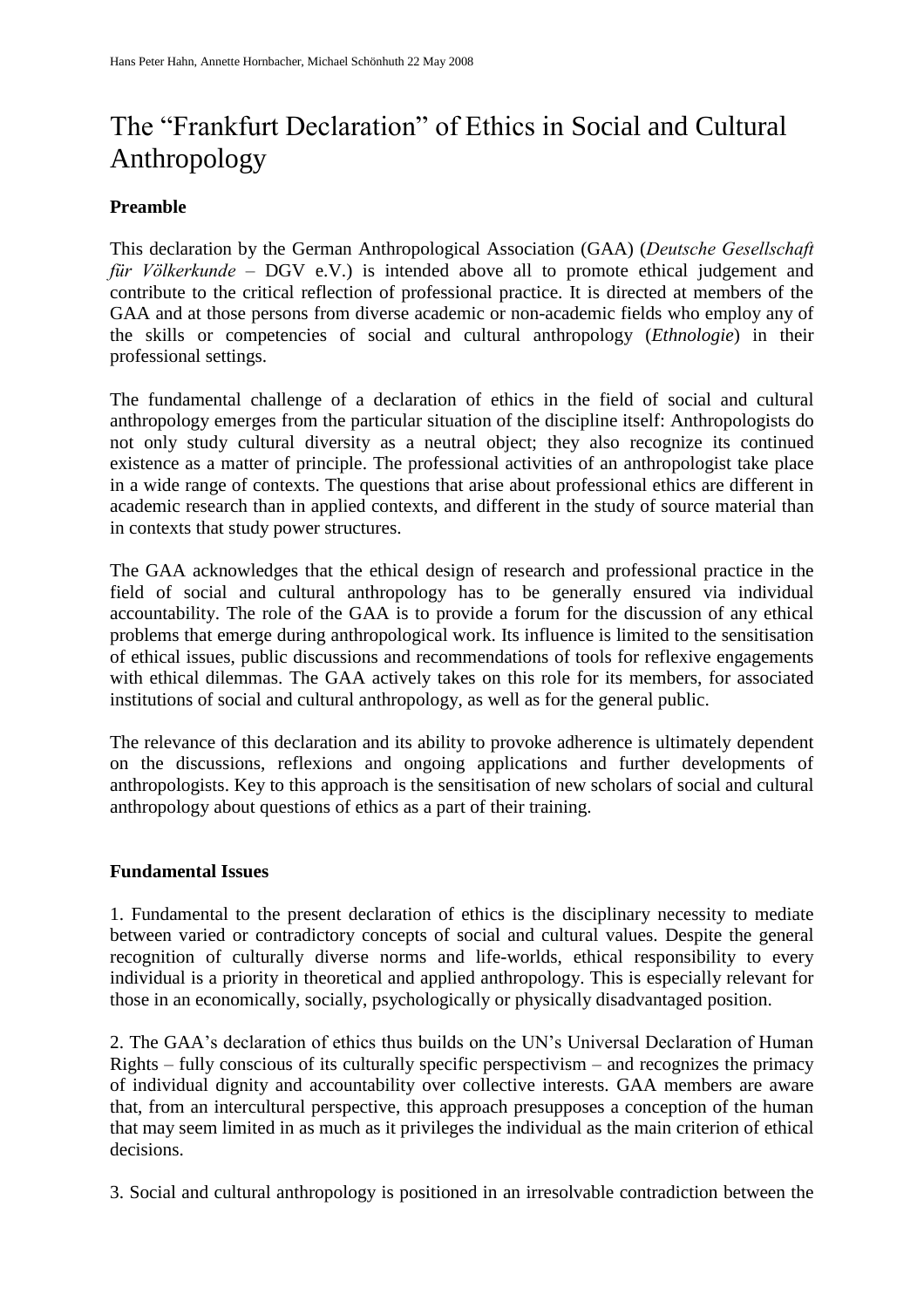claim of universality of its own culturally specific norms and the appreciation of other value orders. Its specific responsibility suggests an active and self-critical engagement with this ethical dilemma. This includes the willingness to critically assess and demonstrate in which ways universal ethical tools, such as the Declaration of Human Rights, are to be re-interpreted in particular cases from an intercultural perspective – and how they can respond to potentially arising contradictions.

4. Because these contradictions and dilemmas concern the responsibility of all professional anthropologists, ethical decision-making processes should be part of public debates within and beyond the boundaries of the discipline. This does not only demand the ability to analyse culturally distinct values and norms. Beyond this, the responsibilities of anthropologists require a willingness to understand the implications and consequences of one's own research praxis and data within the context of local and global power relations.

5. The goal of the present declaration of ethics is thus not to decree universal ethical norms that ignore the concrete contradictions of culturally heterogeneous interactions and research. It aims instead to contribute to the formation and improvement of the ethical judgement that mediates between key fundamental principles and culturally complex requirements. To accomplish this it is helpful to have, not rigid normative rules, but instead the self-imposed avowal to meet subjective randomness and non-binding cultural relativism with a minimum of ethical standards, the contradictions and aporiae of which should be discussed within the field of social and cultural anthropology. To this end, a stronger public discussion about ethical issues in research, teaching and applied anthropology should be sought according to which normative guidelines feed back into the anthropological ability to change one's cultural perspective so as to enable a self-critical engagement with the core problems of one's own discipline.

# **Ethical Aspects of Ethnographic Work**

Bearing in mind the specific constitutive framework of all ethnographic activity, the following subject areas should be considered with particular sensitivity. They are to be understood collectively as a proposal for a differentiated engagement with the ethical dilemmas of ethnographic work, and are thus intentionally formulated as questions:

1. Does the documented cultural and social group receive sufficient respect in the selected topics, methods and form of documentation?

2. Were the needs for protection and interests of informants and other persons who participated in the documentation and interpretation processes adequately considered?

3. Does the documentation resulting from the ethnographic work enable enough transparency so that one can recognize the process of its knowledge production? Was the possibility for feedback during this process adequately considered?

4. In which form was the necessary reciprocity established between the participants of the ethnographic work?

5. Were the scientific principles of holism, the avoidance of unconscious bias, and accuracy adequately taken into account?

6. To what extent are the insights that have become available with the documentation suitable